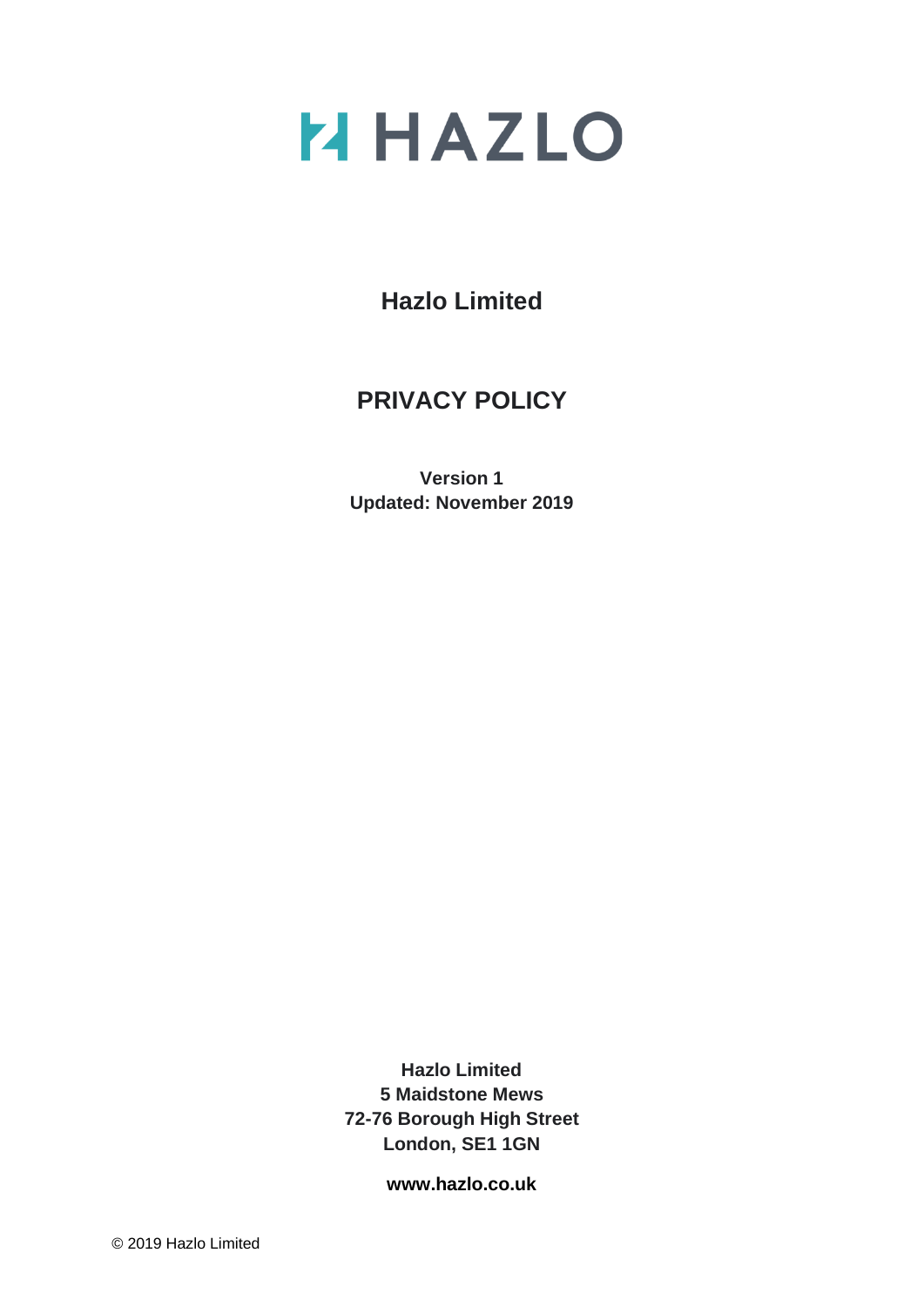# **Privacy Policy**

This Privacy Policy is tailored to comply with the General Data Protection Regulation ((EU) 2016/679) (GDPR) and replaces our previous Privacy Policy.

- Hazlo Limited is committed to privacy for everyone who accesses the website. Under the Data Protection Act, we must comply with certain requirements which are designed to ensure that any Data you provided to us is processed with due care and attention. Hazlo Limited is committed to compliance with the GDPR and this documentation together with our other polices set out the responsibilities of the company and the employee in relation to data protection and GDPR. This policy is signed off by the managing director and Compliance manager. At the time of commencement of this policy a Data Protection impact assessment has been undertaken and recorded in our compliance manual.
- This policy sets out the basis on which any personal data we collect from you, or that you provide to us, will be processed by us. Please read the following carefully to understand our views and practices regarding your personal data and how we will treat it. By visiting our website you are accepting and consenting to the practices described in this policy.
- Hazlo Limited uses Microsoft 360 and Dropbox and cloud based applications. All data and documentations are protected by passwords and encryption where available. Access to data and documentation is available on smart phones and the appropriate technical and organizational measures are put in place to ensure GDPR compliance.
- For the purpose of the Data Protection Act (the Act), the data controller is Hazlo Limited, 5 Maidstone Mews, 72-76 Borough High Street, London, SE1 1GN.

Our nominated representative for the purpose of the Act is Mr M Gonzalez who can be contacted on mathew@Hazlo Limited.co.uk

### **1. Introduction**

- 1.1 We are committed to safeguarding the privacy of our website visitors and service users.
- 1.2 This policy applies where we are acting as a data controller with respect to the personal data of our website visitors and service users; in other words, where we determine the purposes and means of the processing of that personal data.
- 1.3 We will ask you to consent to our use of cookies in accordance with the terms of this policy when you first visit our website. You consent to our use of cookies in accordance with the terms of this policy.
- 1.4 In this policy, "we", "us" and "our" refer to Hazlo Limited.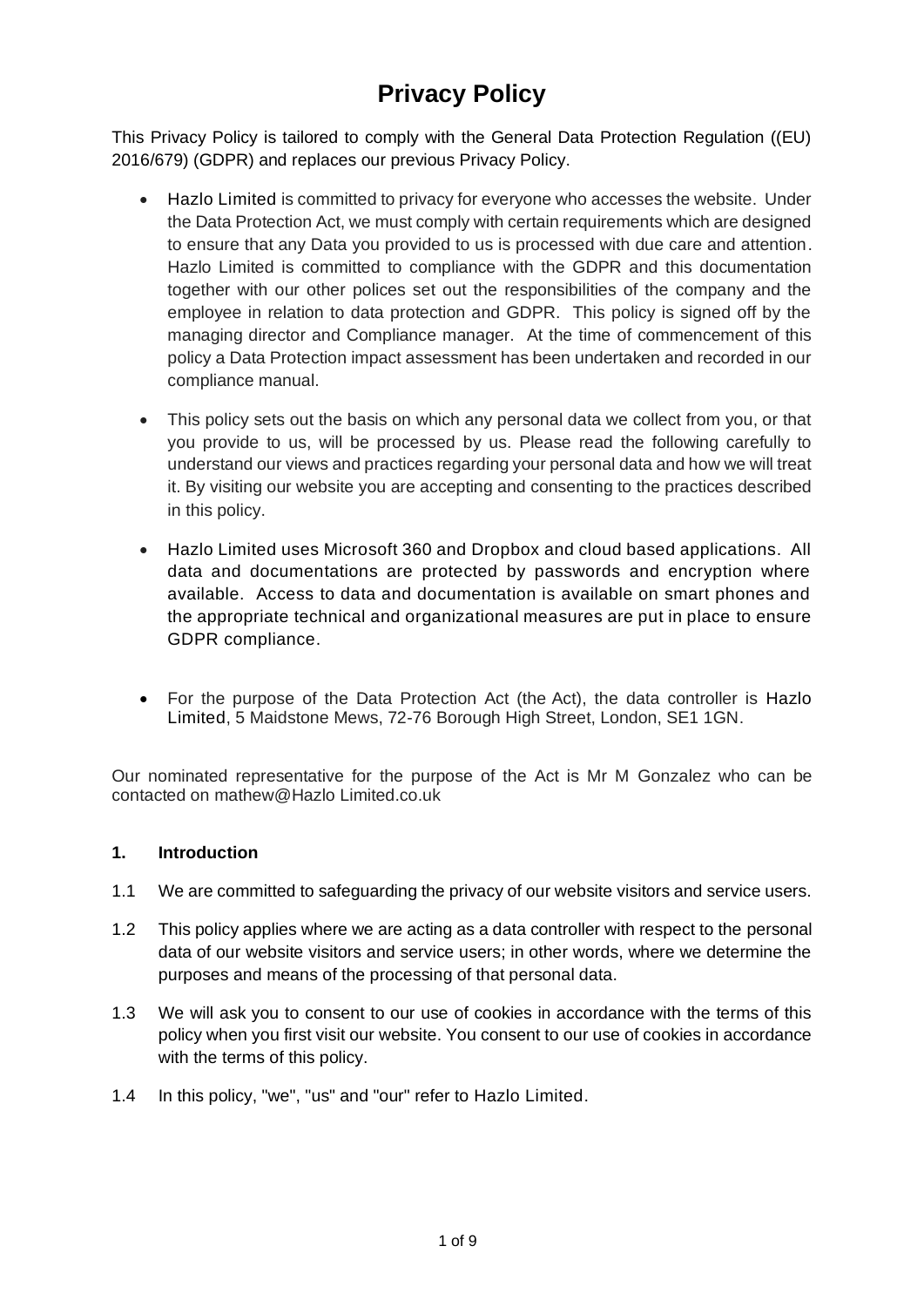#### **2. How we use your personal data**

- 2.1 In this Section 2 we have set out:
	- (a) the general categories of personal data that we may process;
	- (b) in the case of personal data that we did not obtain directly from you, the source and specific categories of that data;
	- (c) the purposes for which we may process personal data; and
	- (d) the legal bases of the processing.
- 2.2 We may process data about your use of our website, new client instructions or referrals and services ("usage data"). The usage data may include your IP address, geographical location, browser type and version, operating system, referral source, length of visit, page views and website navigation paths, as well as information about the timing, frequency and pattern of your service use. The source of the usage data is our analytics tracking system. This usage data may be processed for the purposes of analysing the use of the website and services. The legal basis for this processing is our legitimate interests, namely monitoring and improving our website and services.
- 2.3 We may process your application data to input your details as a new client or a prospective or potential client, this is data provided to us to store your personal information if you have provided it to us as part of registering on our system as a client, customer or potential client or customer ("application data"). The application data may include your name, title, company, partnership, position in company or partnership, email address, postal address and telephone number. The source of the application data is you. The application data may be processed for the purposes of operating our website, any business transaction including any expert witness work or support, providing our services, ensuring the security of our website and services, maintaining back-ups of our databases and communicating with you. The legal basis for this processing is consent and or our legitimate interests, namely the proper administration of our website and business and the performance of a contract between you and us and/or taking steps, at your request, to enter into such a contract. We may also collect and store information about you in reference to an employment application and that data will be stored in accordance with the terms of this policy.
- 2.4 We may process your information included in your personal profile or application on our website or by email ("profile data"). The profile data may include your name, address, telephone number, email address, profile pictures, gender, date of birth, relationship status, interests and hobbies, educational details and employment details. The profile data may be processed for the purposes of enabling and monitoring your use of our website and services. The legal basis for this processing is consent and or our legitimate interests, namely the proper administration of our website and business and or the performance of a contract between you and us and/or taking steps, at your request, to enter into such a contract.
- 2.5 We may process your personal data that are provided in the course of the use of our services ("service data"). The service data may include your personal data. The service data may be processed for the purposes of operating our website, providing our services, ensuring the security of our website and services, maintaining back-ups of our databases and communicating with you. The legal basis for this processing is consent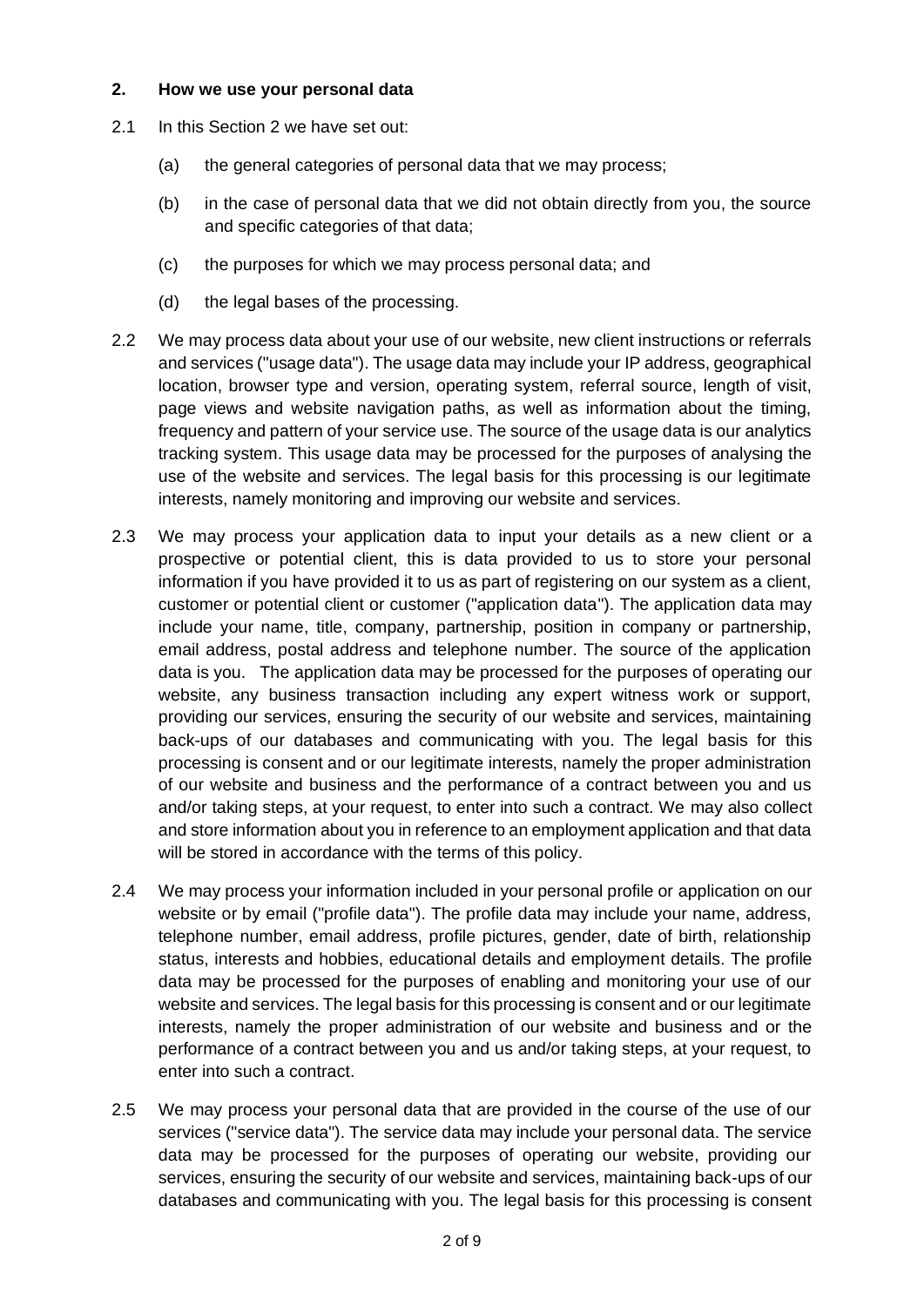and or our legitimate interests, namely the proper administration of our website and business and or the performance of a contract between you and us or another and/or taking steps, at your request, to enter into such a contract.

- 2.6 We may process information that you post for publication on our website or through our services ("publication data"). The publication data may be processed for the purposes of enabling such publication and administering our website and services. The legal basis for this processing is consent and or our legitimate interests, namely the proper administration of our website and business and or the performance of a contract between you and us and/or another and taking steps, at your request, to enter into such a contract.
- 2.7 We may process information contained in any enquiry you submit to us regarding goods and/or services ("enquiry data"). The enquiry data may be processed for the purposes of offering, marketing and selling relevant goods and/or services to you. The legal basis for this processing is consent. We may process information about you to carry out the provision of services to you. We may access the files of credit reference agencies to allow us to make the necessary credit checks. We may also process information to ensure that we comply with our legal obligations to check your identity and prevent fraud. We use third parties to provide search facilities for credit checks and we may process your information in this manner.
- 2.8 We may process information that you provide to us for the purpose of subscribing to our email notifications and/or newsletters and or general contact with yourselves ("notification data"). The notification data may be processed for the purposes of sending you the relevant notifications and/or newsletters. The legal basis for this processing is consent and the performance of a contract between you and us and/or taking steps, at your request, to enter into such a contract.
- 2.9 We may process information contained in or relating to any communication that you send to us ("correspondence data"). The correspondence data may include the communication content and metadata associated with the communication. Our website will generate the metadata associated with communications made using website contact forms. The correspondence data may be processed for the purposes of communicating with you and record-keeping. The legal basis for this processing is our legitimate interests, namely the proper administration of our website and business and communications with users and candidates.
- 2.10 We may process any of your personal data identified in this policy where necessary for the establishment, exercise or defence of legal claims, whether in court proceedings or in an administrative or out-of-court procedure. The legal basis for this processing is our legitimate interests, namely the protection and assertion of our legal rights, your legal rights and the legal rights of others. We may disclose your information to comply with a legal requirement or as ordered to do so by a Court or Tribunal. We will take reasonable efforts to communicate with you prior to doing so unless we are legally restricted from doing so. We do not sell, rent or otherwise make personal information commercially available to any third party unless specified in this policy.
- 2.11 We may process any of your personal data identified in this policy where necessary for the purposes of obtaining or maintaining insurance coverage, managing risks, or obtaining professional advice. The legal basis for this processing is our legitimate interests, namely the proper protection of our business against risks.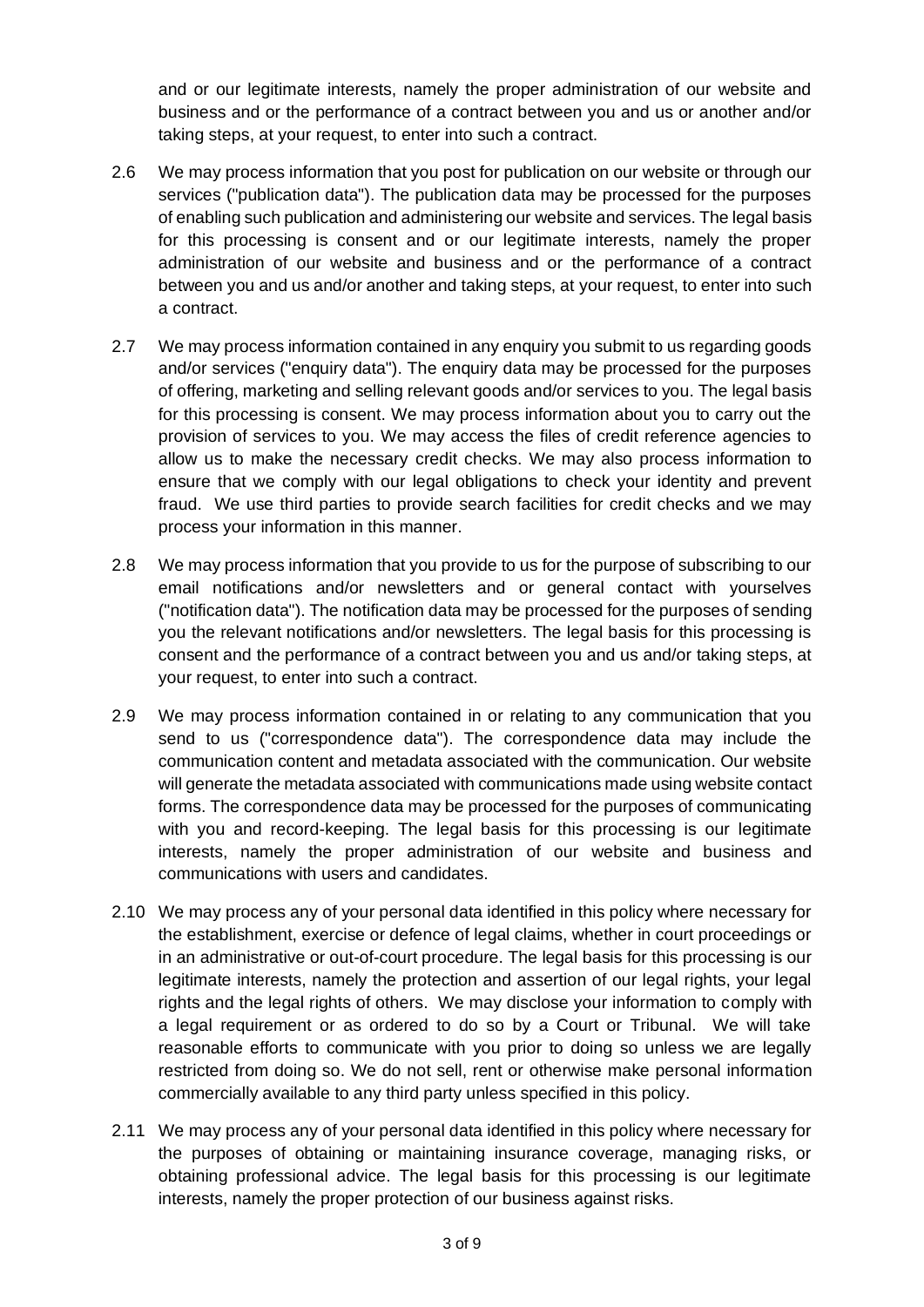- 2.12 In addition to the specific purposes for which we may process your personal data set out in this Section 2, we may also process any of your personal data where such processing is necessary for compliance with a legal obligation to which we are subject, or in order to protect your vital interests or the vital interests of another natural person.
- 2.13. In addition, upon registration, you may provide to us your name, your email address and other information. Without that information, we cannot provide our services. We have installed physical, electronic and managerial processes that keep your information safe when it is collected and subsequently stored.
- 2.14 Please do not supply any other person's personal data to us, unless we prompt you to do so.

### **3. Providing your personal data to others**

- 3.1 We may disclose your personal data to our insurers and/or professional advisers insofar as reasonably necessary for the purposes of obtaining or maintaining insurance coverage, managing risks, obtaining professional advice, or the establishment, exercise or defence of legal claims, whether in court proceedings or in an administrative or outof-court procedure.
- 3.2 In addition to the specific disclosures of personal data set out in this Section 3, we may disclose your personal data where such disclosure is necessary for compliance with a legal obligation to which we are subject, or in order to protect your vital interests or the vital interests of another natural person. We may also disclose your personal data where such disclosure is necessary for the establishment, exercise or defence of legal claims, whether in court proceedings or in an administrative or out-of-court procedure.
- 3.3 In the unlikely event that a liquidator, administrator or receiver is appointed over us or on any part of our assets, that insolvency practitioner may transfer your information to a third party purchaser of the business provided that the purchaser undertakes to use your information for the same purposes as set out in this policy.
- 3.4 If Hazlo Limited were merged with or taken over by another organisation, your personal data would become available to such organisation provided that such organization provided an undertaking only to use it for the same purposes as are set out in this policy.

## **4. International transfers of your personal data**

- 4.1 In this Section 4, we provide information about the circumstances in which your personal data may be transferred to countries outside the European Economic Area (EEA). We do not anticipate that your personal data will be transferred to countries outside of the European Economic Area (EEA)
- 4.2 You acknowledge that personal data that you submit for publication through our website or services may be available, via the internet, around the world. We cannot prevent the use (or misuse) of such personal data by others.

### **5. Retaining and deleting personal data**

5.1 This Section 5 sets out our data retention policies and procedure, which are designed to help ensure that we comply with our legal obligations in relation to the retention and deletion of personal data.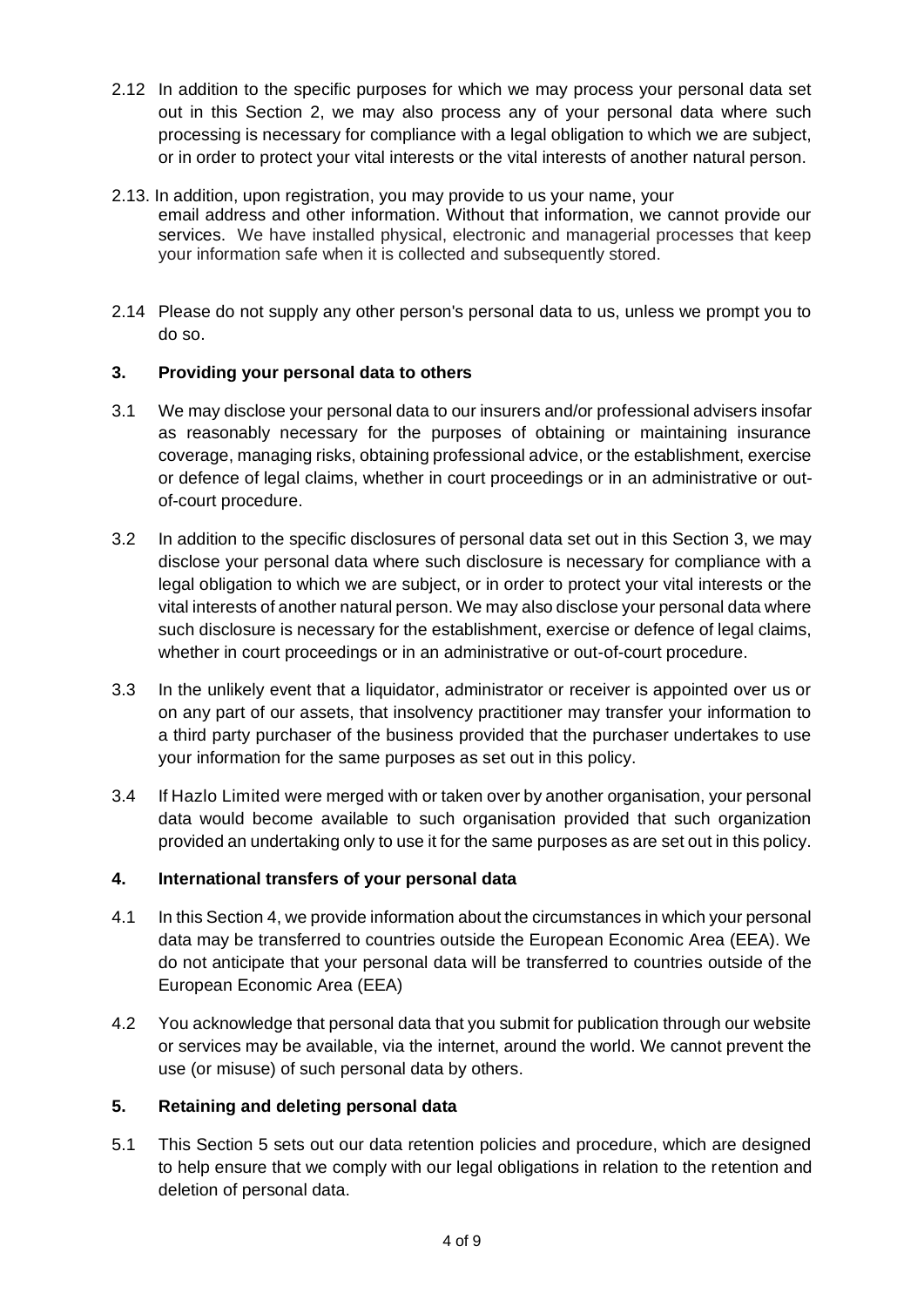- 5.2 Personal data that we process for any purpose or purposes shall not be kept for longer than is necessary for that purpose or those purposes.
- 5.3 We will retain your personal data as follows:
	- (a) Personal Data information will be retained in accordance with the dates and times as specified in our retention policy.
- 5.4 In some cases it is not possible for us to specify in advance the periods for which your personal data will be retained. In such cases, we will determine the period of retention based on the following criteria:
	- (a) the period of retention of personal data category will be determined based on an annual review and will therefore be no longer than 7 years unless otherwise specified.
- 5.5 Notwithstanding the other provisions and information in this Section 5, we may retain your personal data where such retention is necessary for compliance with a legal or contractual obligation to which we are subject, or in order to comply with a statutory limitation period or in order to protect your vital interests or the vital interests of another natural person. As we hold details and information in relation to property and coupled with the legal status of the such documentation, we may retain this documentation for the duration of a lease.

#### **6. Amendments**

- 6.1 We may update this policy from time to time by publishing a new version on our website.
- 6.2 You should check this page occasionally to ensure you are happy with any changes to this policy.
- 6.3 We may notify you of changes to this policy by email or through the private messaging system on our website.

### **7. Your data rights**

7.1 You may instruct us to provide you with any personal information we hold about you; provision of such information will be subject to:

> (i) the supply of appropriate evidence of your identity (for this purpose, we will usually accept a photocopy of your passport certified by a solicitor or bank plus an original copy of a utility bill showing your current address.

- 7.2 We may withhold personal information that you request to the extent permitted by law.
- 7.3 You may instruct us at any time not to process your personal information for marketing purposes.
- 7.4 In practice, you will usually either expressly agree in advance to our use of your personal information for marketing purposes.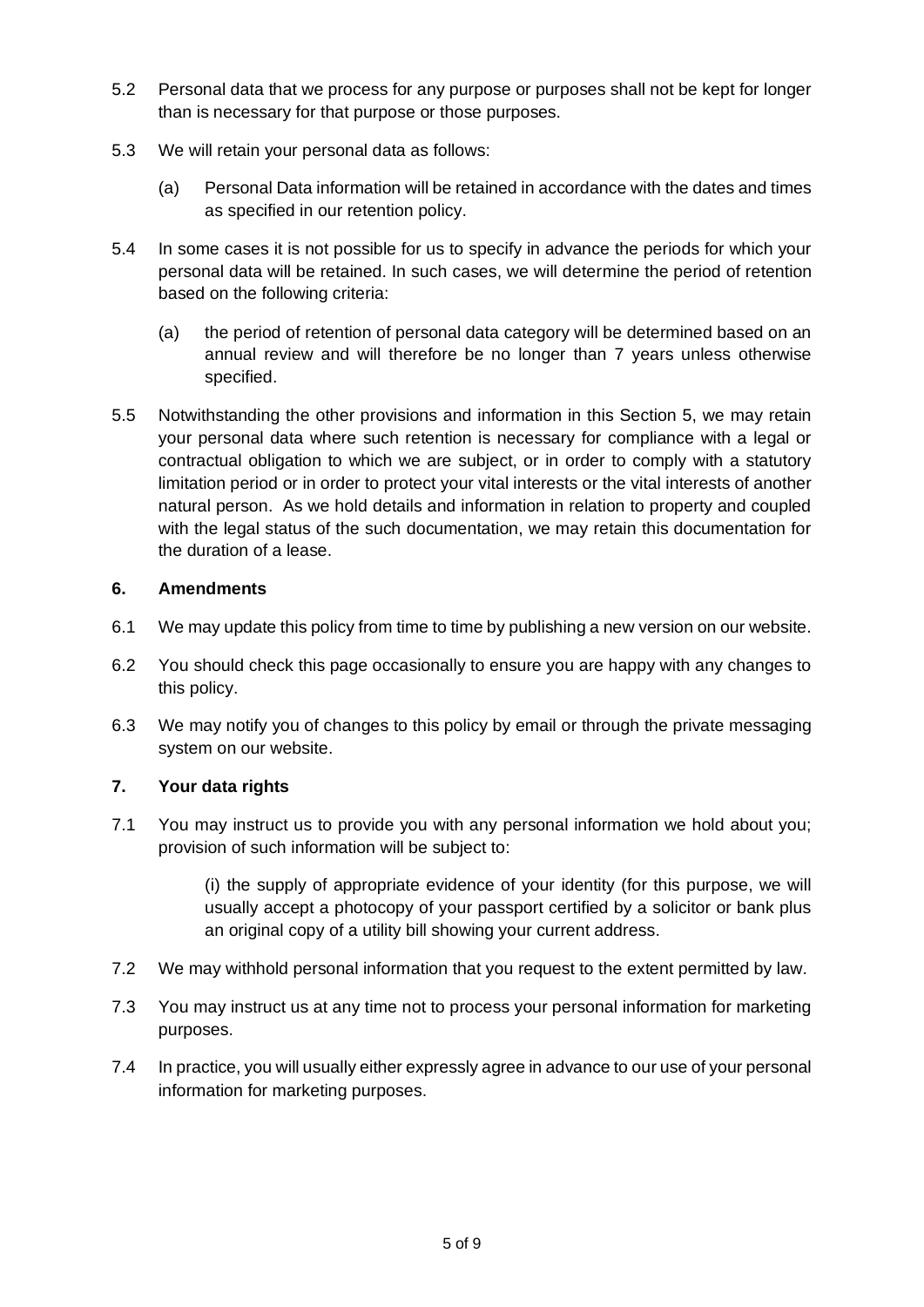#### **8. Your GDPR rights**

- 8.1 In this Section 8, we have summarised the rights that you have under data protection law. Some of the rights are complex, and not all of the details have been included in our summaries. Accordingly, you should read the relevant laws and guidance from the regulatory authorities for a full explanation of these rights.
- 8.2 Your principal rights under data protection law are:
	- (a) the right to access;
	- (b) the right to rectification;
	- (c) the right to erasure;
	- (d) the right to restrict processing;
	- (e) the right to object to processing;
	- (f) the right to data portability;
	- (g) the right to complain to a supervisory authority; and
	- (h) the right to withdraw consent.
- 8.3 You have the right to confirmation as to whether or not we process your personal data and, where we do, access to the personal data, together with certain additional information. That additional information includes details of the purposes of the processing, the categories of personal data concerned and the recipients of the personal data. Providing the rights and freedoms of others are not affected, we will supply to you a copy of your personal data. The first copy will be provided free of charge, but additional copies may be subject to a reasonable fee.
- 8.4 You have the right to have any inaccurate personal data about you rectified and, taking into account the purposes of the processing, to have any incomplete personal data about you completed.
- 8.5 In some circumstances you have the right to the erasure of your personal data without undue delay. Those circumstances include: the personal data are no longer necessary in relation to the purposes for which they were collected or otherwise processed; you withdraw consent to consent-based processing; you object to the processing under certain rules of applicable data protection law; the processing is for direct marketing purposes; and the personal data have been unlawfully processed. However, there are exclusions of the right to erasure. The general exclusions include where processing is necessary: for exercising the right of freedom of expression and information; for compliance with a legal obligation; or for the establishment, exercise or defence of legal claims.
- 8.6 In some circumstances you have the right to restrict the processing of your personal data. Those circumstances are: you contest the accuracy of the personal data; processing is unlawful but you oppose erasure; we no longer need the personal data for the purposes of our processing, but you require personal data for the establishment, exercise or defence of legal claims; and you have objected to processing, pending the verification of that objection. Where processing has been restricted on this basis, we may continue to store your personal data. However, we will only otherwise process it: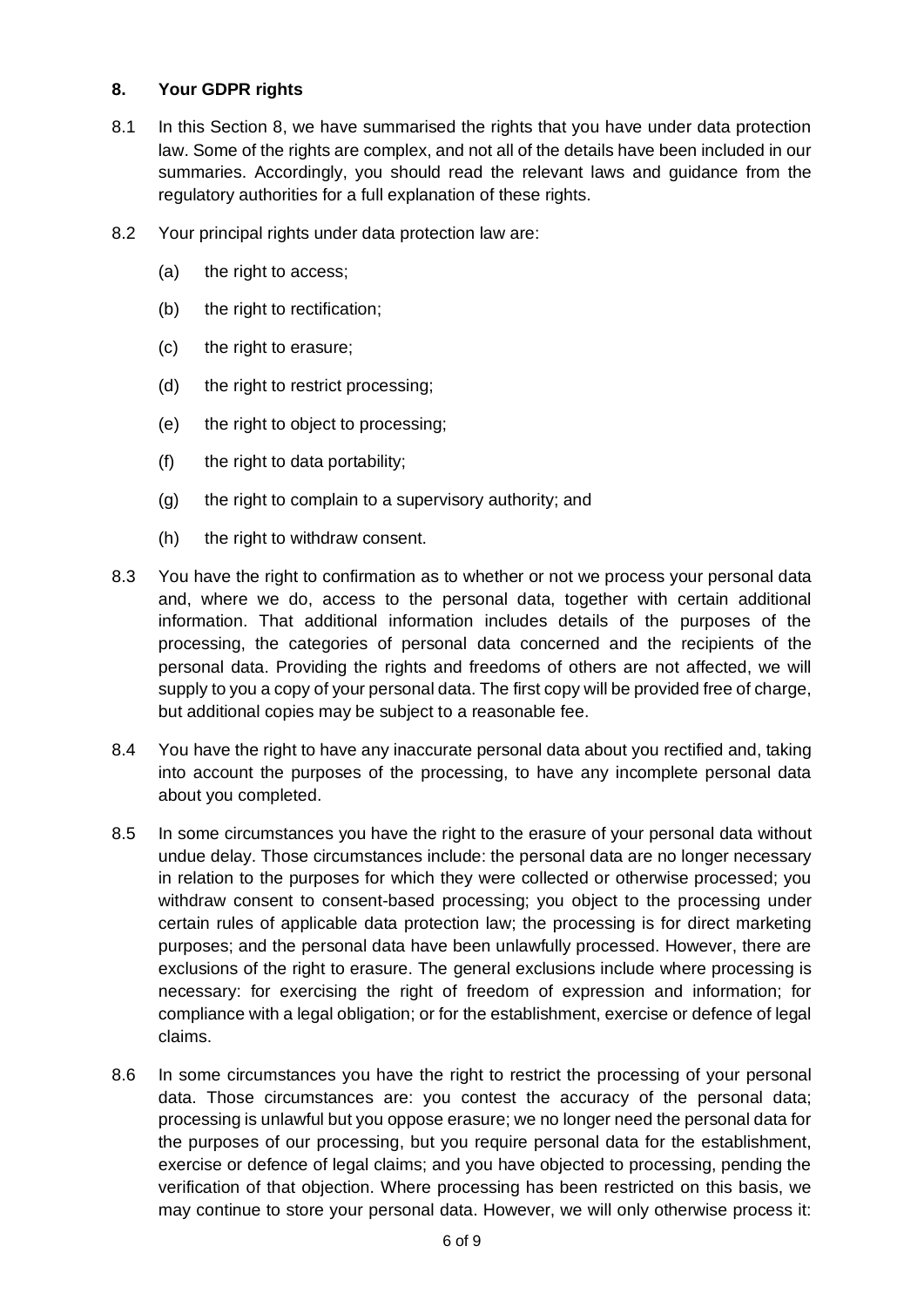with your consent; for the establishment, exercise or defence of legal claims; for the protection of the rights of another natural or legal person; or for reasons of important public interest.

- 8.7 You have the right to object to our processing of your personal data on grounds relating to your particular situation, but only to the extent that the legal basis for the processing is that the processing is necessary for: the performance of a task carried out in the public interest or in the exercise of any official authority vested in us; or the purposes of the legitimate interests pursued by us or by a third party. If you make such an objection, we will cease to process the personal information unless we can demonstrate compelling legitimate grounds for the processing which override your interests, rights and freedoms, or the processing is for the establishment, exercise or defence of legal claims.
- 8.8 You have the right to object to our processing of your personal data for direct marketing purposes (including profiling for direct marketing purposes). If you make such an objection, we will cease to process your personal data for this purpose.
- 8.9 You have the right to object to our processing of your personal data for scientific or historical research purposes or statistical purposes on grounds relating to your particular situation, unless the processing is necessary for the performance of a task carried out for reasons of public interest.
- 8.10 To the extent that the legal basis for our processing of your personal data is:
	- (a) consent; or
	- (b) that the processing is necessary for the performance of a contract to which you are party or in order to take steps at your request prior to entering into a contract,

and such processing is carried out by automated means, you have the right to receive your personal data from us in a structured, commonly used and machine-readable format. However, this right does not apply where it would adversely affect the rights and freedoms of others.

- 8.11 If you consider that our processing of your personal information infringes data protection laws, you have a legal right to lodge a complaint with a supervisory authority responsible for data protection. You may do so in the EU member state of your habitual residence, your place of work or the place of the alleged infringement.
- 8.12 To the extent that the legal basis for our processing of your personal information is consent, you have the right to withdraw that consent at any time. Withdrawal will not affect the lawfulness of processing before the withdrawal.
- 8.13 You may exercise any of your rights in relation to your personal data by emailing us on mathew@hazlo.co.uk

### **9. About cookies**

9.1 A cookie is a file containing an identifier (a string of letters and numbers) that is sent by a web server to a web browser and is stored by the browser. The identifier is then sent back to the server each time the browser requests a page from the server. We would ask you to refer to our full and detailed Cookie Policy for more details.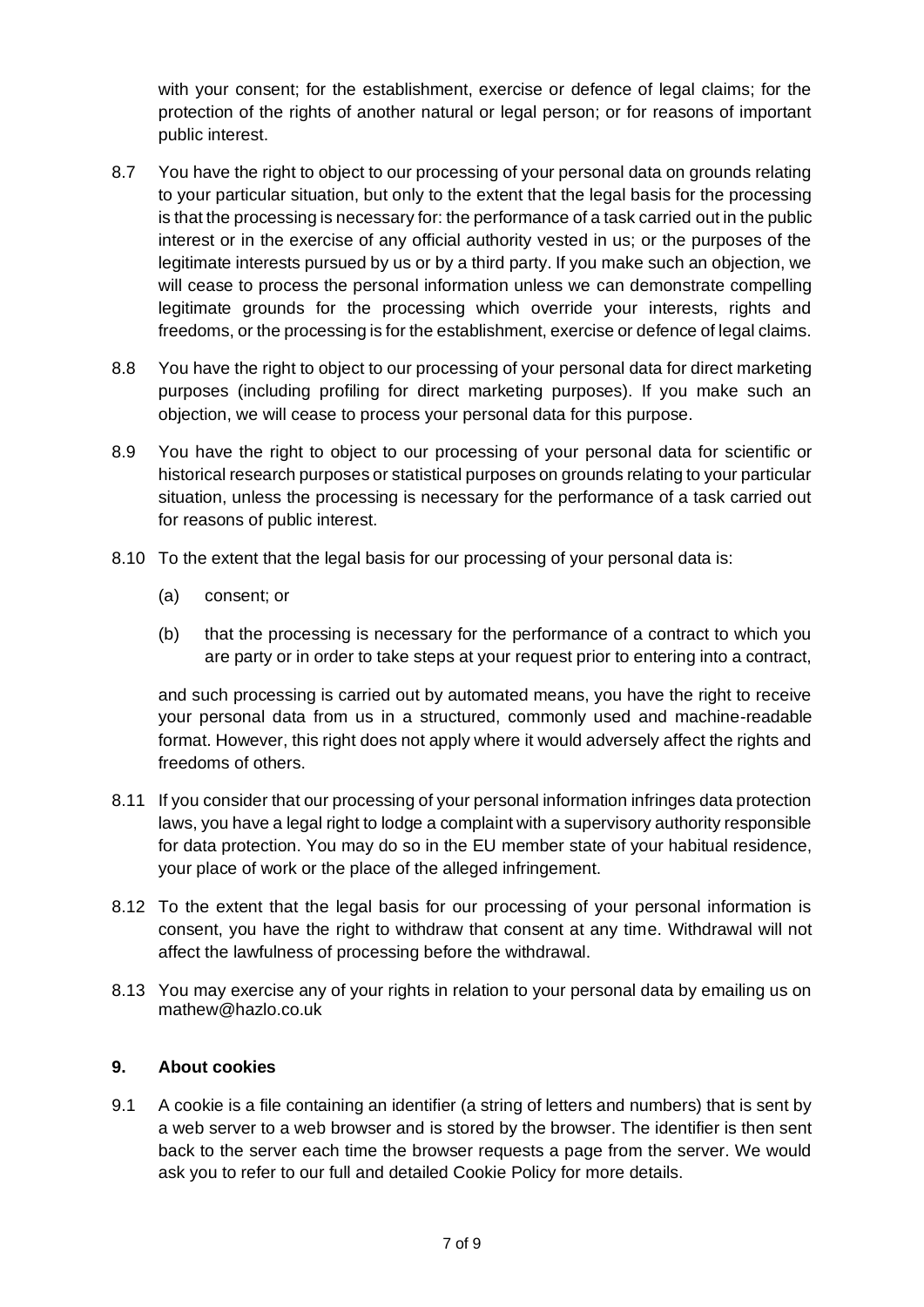- 9.2 Cookies may be either "persistent" cookies or "session" cookies: a persistent cookie will be stored by a web browser and will remain valid until its set expiry date, unless deleted by the user before the expiry date; a session cookie, on the other hand, will expire at the end of the user session, when the web browser is closed.
- 9.3 Cookies do not typically contain any information that personally identifies a user, but personal information that we store about you may be linked to the information stored in and obtained from cookies.

### **10. Cookies that we use**

- 10.1 We use cookies for the following purposes:
	- (a) authentication we use cookies to identify you when you visit our website and as you navigate our website
	- (b) status we use cookies to help us to determine if you are logged into our website
	- (c) personalisation we use cookies to store information about your preferences and to personalise the website for you
	- (d) security we use cookies as an element of the security measures used to protect user accounts, including preventing fraudulent use of login credentials, and to protect our website and services generally
	- (e) advertising we use cookies to help us to display advertisements that will be relevant to you
	- (f) analysis we use cookies to help us to analyse the use and performance of our website and services
	- (g) cookie consent we use cookies to store your preferences in relation to the use of cookies more generally

### **11. Cookies used by our service providers**

11.1 Our service providers use cookies and those cookies may be stored on your computer when you visit our website.

#### **12. Managing cookies**

- 12.1 Most browsers allow you to refuse to accept cookies and to delete cookies. The methods for doing so vary from browser to browser, and from version to version. You can however obtain up-to-date information about blocking and deleting cookies via these links:
	- (a) https://support.google.com/chrome/answer/95647?hl=en (Chrome);
	- (b) https://support.mozilla.org/en-US/kb/enable-and-disable-cookies-websitepreferences (Firefox);
	- (c) http://www.opera.com/help/tutorials/security/cookies/ (Opera);
	- (d) https://support.microsoft.com/en-gb/help/17442/windows-internet-explorerdelete-manage-cookies (Internet Explorer);